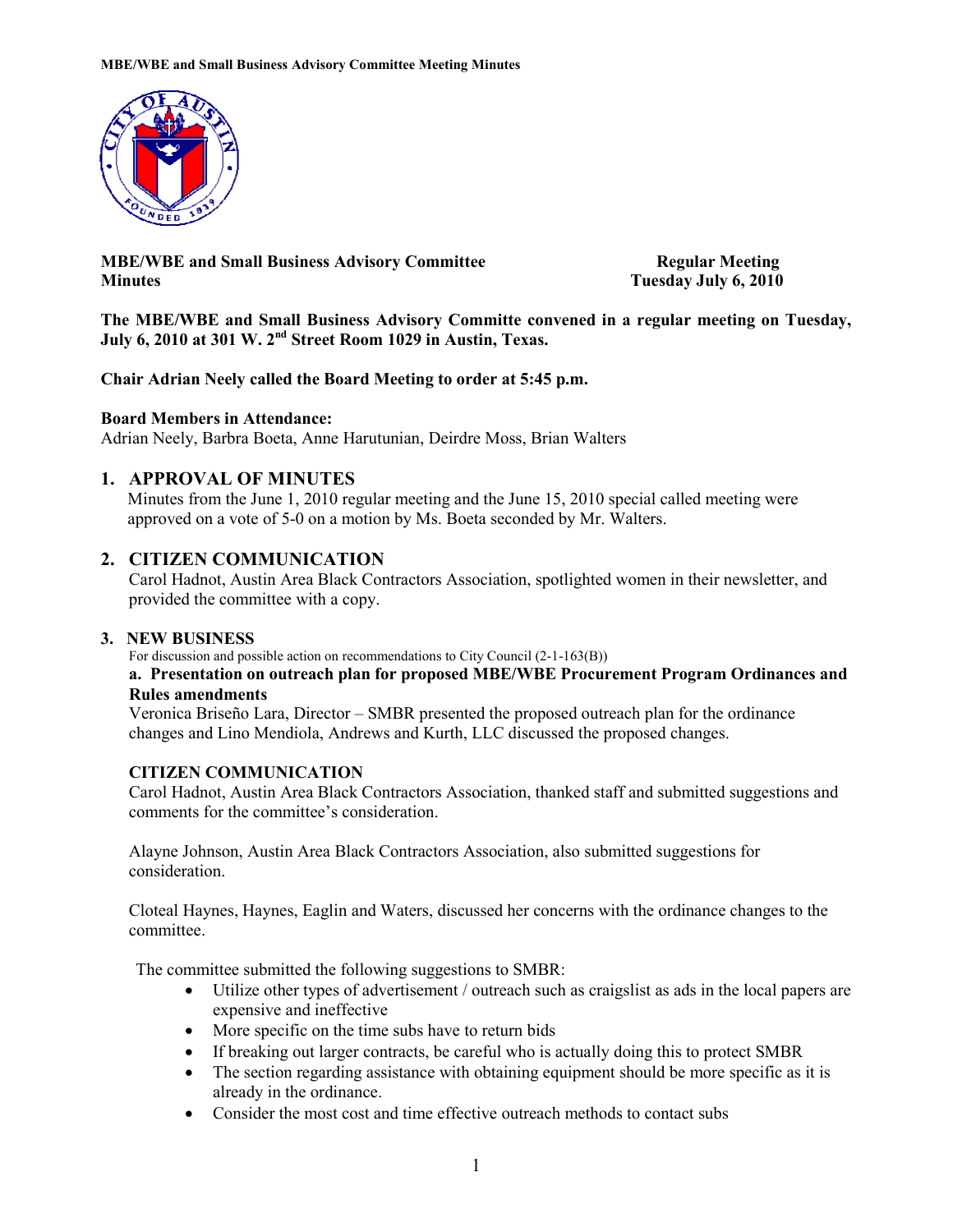The committee would like to have this on the next agenda item as a public hearing and that Collette Holt be invited to the meeting to assist with the discussion. SMBR will also keep a master list of all comments received and bring them back to the committee.

### b. Discussion regarding 2011 City of Austin Budget and service provider contracts.

Rudy Garza, Assistant City Manager, said that there will not be any increases in SMBR's budget which includes the service provider contracts.

# CITIZEN COMMUNICATION

Carol Hadnot, Austin Area Black Contractors Association said she hopes for opportunity to renegotiate her contract.

### 4. OLD BUSINESS

For discussion and possible action on recommendations to City Council (2-1-163(B))

### a. Update on Water Treatment Plant 4 project

Anne Harutunian recused herself due to the company she works for having a contract where they will be paid more than \$5000 this year in professional fees. Ms. Harutunian will remain the audience for the discussion.

Larry Laws, Project Manager, MWH, Inc. presented the committee with an update on the MBE/WBE outreach and participation thus far on the WTP 4 project.

Ms.Harutunian returned to the dais.

### b. Briefing on the Waller Creek Tunnel Project

Anne Harutunian recused herself due to the company she works for having a contract where they will be paid more than \$5000 this year in professional fees. Ms. Harutunian will remain the audience for the discussion.

Carolyn Perez, Public Outreach Coordinator, Public Works Department discussed the outreach efforts thus far and Gary Jackson, Project Manager, Public Works gave a status update on the project.

# CITIZEN COMMUNICATION

Cloteal Haynes, Haynes, Eaglin & Waters, requested more details regarding hauling approach for the project.

Carol Hadnot, Austin Area Black Contractors Association, suggested a rotational list be utilized and requested more information on the project

Alayne Johnson, Austin Area Black Contractors Association, requested that the trade associations be contacted before the networking session.

Staff said that the presentation to be given at the networking session on July 14, will be emailed to the trade associations and that this project will probably not bid until September. Staff also laid out the participation goals and breakdown of the design portion of this project. The upcoming networking session will just be an overview of the project and another session will be held at a later date to discuss what options are feasible to tackle the large amount of hauling on this project.

Staff also explained that CAS is working on the participation enhancement for this project as a sub to Brown Root / Espey.

# CITIZEN COMMUNICATION